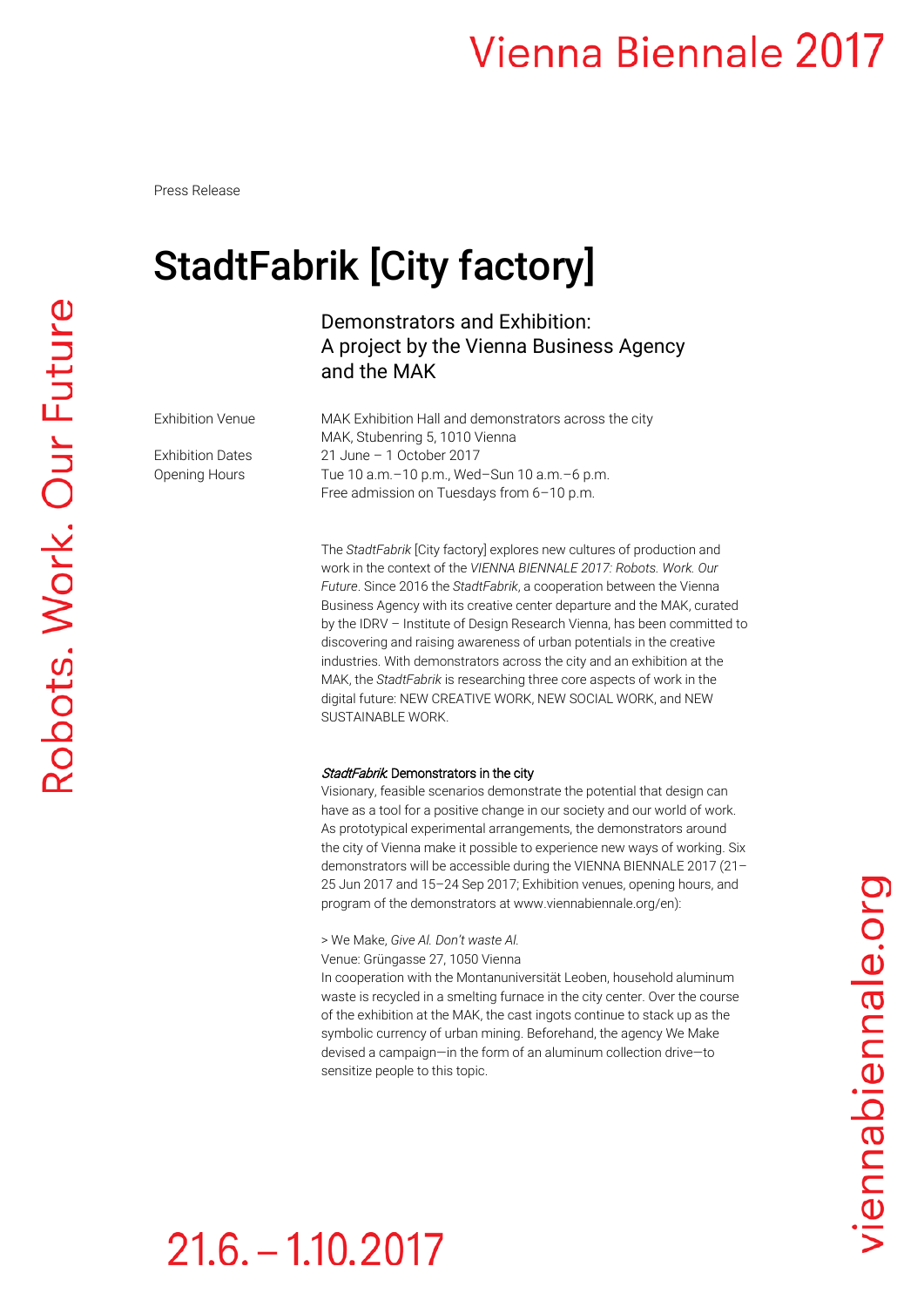Page 2

#### *> Post-Couture Collective* and *meshit*

Venue: MAK Design Space, Stubenring 5, 1010 Vienna (21–25 Jun 2017); Qwstion Store Vienna, Zieglergasse 38, 1070 Vienna (15–24 Sep 2017) Going beyond any DIY aesthetic, Post-Couture offers international fashion designs as open digital patterns for people to produce themselves. For the VIENNA BIENNALE Post-Couture has joined forces with the Austrian fashion label *meshit* to bring an alternative consumption scenario to life with a makers' shop.

> Designbüro Studio Dankl, *Public Design Support Vienna* Venue: In the Passage / The Austrian Museum of Folk Life and Folk Art, Laudongasse 15–19, 1080 Vienna

Kathrina Dankl uses the fact that apparently we hardly or never use 80 % of our things as her subject. Residents bring emotionally loaded items and tell their story. A clay replica is made together with the designer and becomes part of the ritual of getting rid of objects.

> Markus Jeschaunig, *Urban Oasis*

Venue: Friedrichstraße 2–4, 1010 Vienna

This project draws attention to urban energy cycles and food production. *Urban Oasis* parasitically docks onto technical infrastructure and uses their warm waste air for a tropical greenhouse, which is farmed by residents. *Urban Oasis* is a cooperation with the vertical farm institute and Christiane Lienhart.

#### > Paradocks, *Space Enabler*

Venue: Marxergasse 24/2, 1030 Vienna

Paradocks create an affordable platform for novel types of enterprise and new creative work by temporarily using an urban resource—vacant commercial real estate. With the *Space Enabler*, Paradocks invite visitors to actively participate by exploring the potential of co-creation and collaboration in the Packhaus on Marxergasse.

#### > Team Wien, *PARK*

Venue: Parking Area, Linke Wienzeile 60–64, 1060 Vienna On the Naschmarkt, Team Wien declares a spatial resource part of the commons, which will become a concrete offering and an informal site for creative collaboration by means of an open structure. Inexpensive spaces can be reserved on a digital platform; the structure is growing alongside a crowdfunding campaign.

#### CityFactory: New Work. New Design.

(Exhibition at the MAK)

The exhibition *CityFactory: New Work. New Design.* shows examples of how we can design, produce, and consume in the future in light of the advance of digitalization and the dramatic environmental changes to our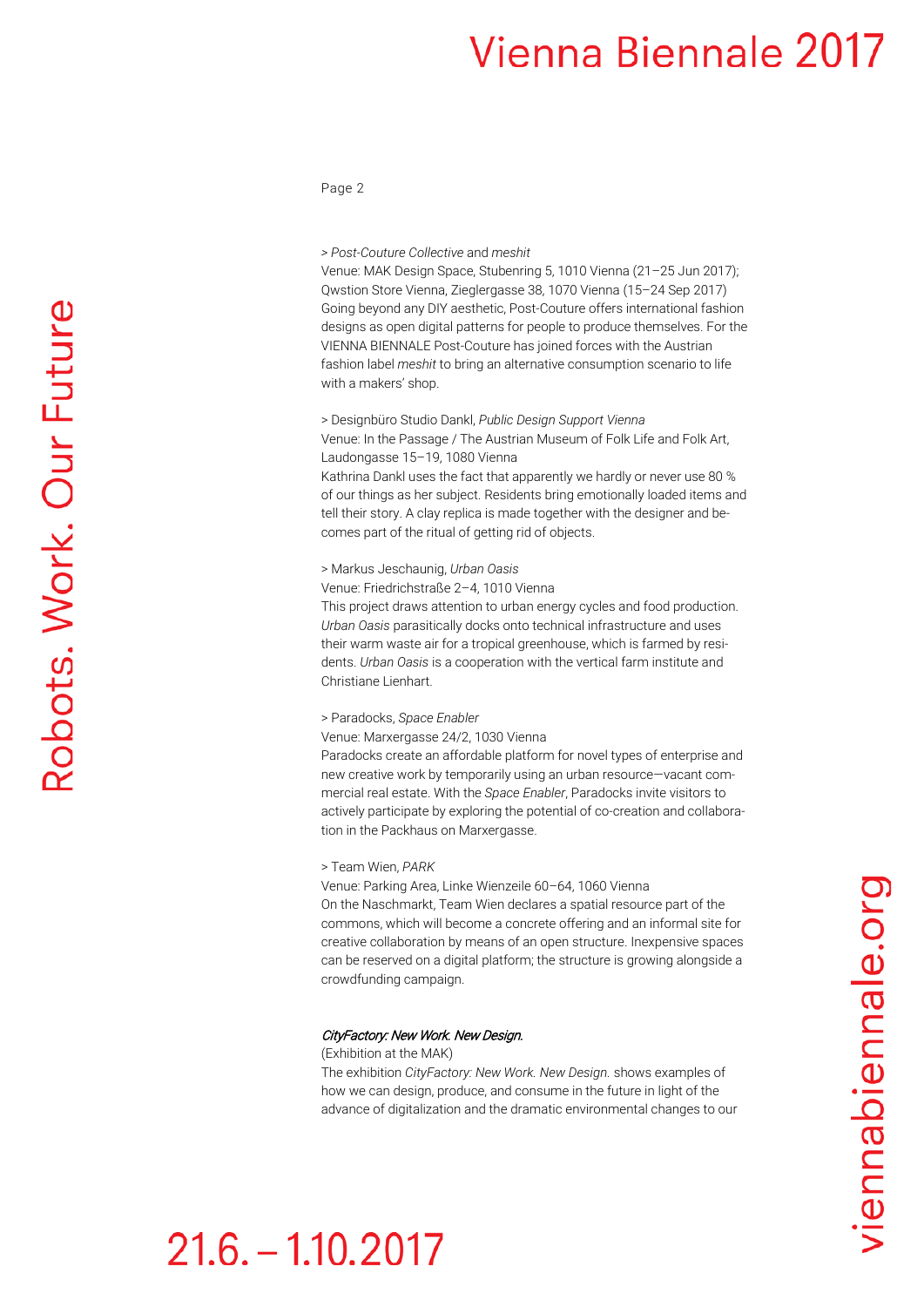Page 3

planet. For design, these challenges also bring great opportunities—if the discipline applies itself to the new tasks arising from the change from industrial to Digital Modernity. New design develops alternative methods for future-proof and meaningful fields of design.

New design revolves around a new understanding of work. One of the intellectual pioneers in this area is the social philosopher Frithjof Bergmann. In his model for the fairer distribution of work, he proposes a threepart system: 1/3 [wage labor,](https://de.wikipedia.org/wiki/Erwerbsarbeit) 1/3 self-sufficiency, and 1/3 work that we genuinely want to do. Another model of social security in a new world of work that is presented in the exhibition is the unconditional basic income. New work does not ask what can be sold, but rather what we need. To market logic is added the logic of the commons and the common good.

NEW CREATIVE WORK is based on an expanded concept of design and on an altered role for creatives. Important principles are self-organizing structures, open innovations, and open design. What is remarkable about the international cooperations and open-source offerings is the possibility to implement them locally. This facilitates emancipated consumer behavior as well as new forms of production and economic activity. In this part of the exhibition, Wikihouse is representative of a "knowledge common," which was initiated by architects as a global collaboration. An open interface provides the opportunity to produce and further develop house designs locally. For the exhibition, Andrés Jaque / Office for Political Innovation (New York, Madrid) connect a group of Wiki houses in a Wiki village, an open-source community for communal living. The "Do It Yourself" mentality is replaced with the "Do it Together" approach.

NEW SOCIAL WORK shows the diversity of social and politically engaged design strategies as well as alternative forms of economic activity. The exhibition focuses on the changed role of designers who now jointly initiate social innovations together with other actors or design processes and contexts for them. An open, participatory concept of design is key to developing a socially sustainable society. The *Social Furniture Workshop* by Caritas/EOOS at the refugee hostel in Vienna's Erdberg will be transferred to the MAK Exhibition Hall; on two days every week, furniture will be produced for non-profit purposes. Furniture designs by Magdalena Reiter and Lena Gold will be added to the *Social Furniture Collection* by EOOS, which also provides the foundation for the exhibition design, within the context of workshops in September.

Topics of environmental sustainability are increasingly dominating designers' agendas. In the NEW SUSTAINABLE WORK section of the exhibition, modes of production will be introduced that demonstrate alternatives with regard to resource efficiency and energy requirements. The change from a linear system of economic activity and consumption to a circular economy aims to recycle or compost all material after it has been usedviennabiennale.org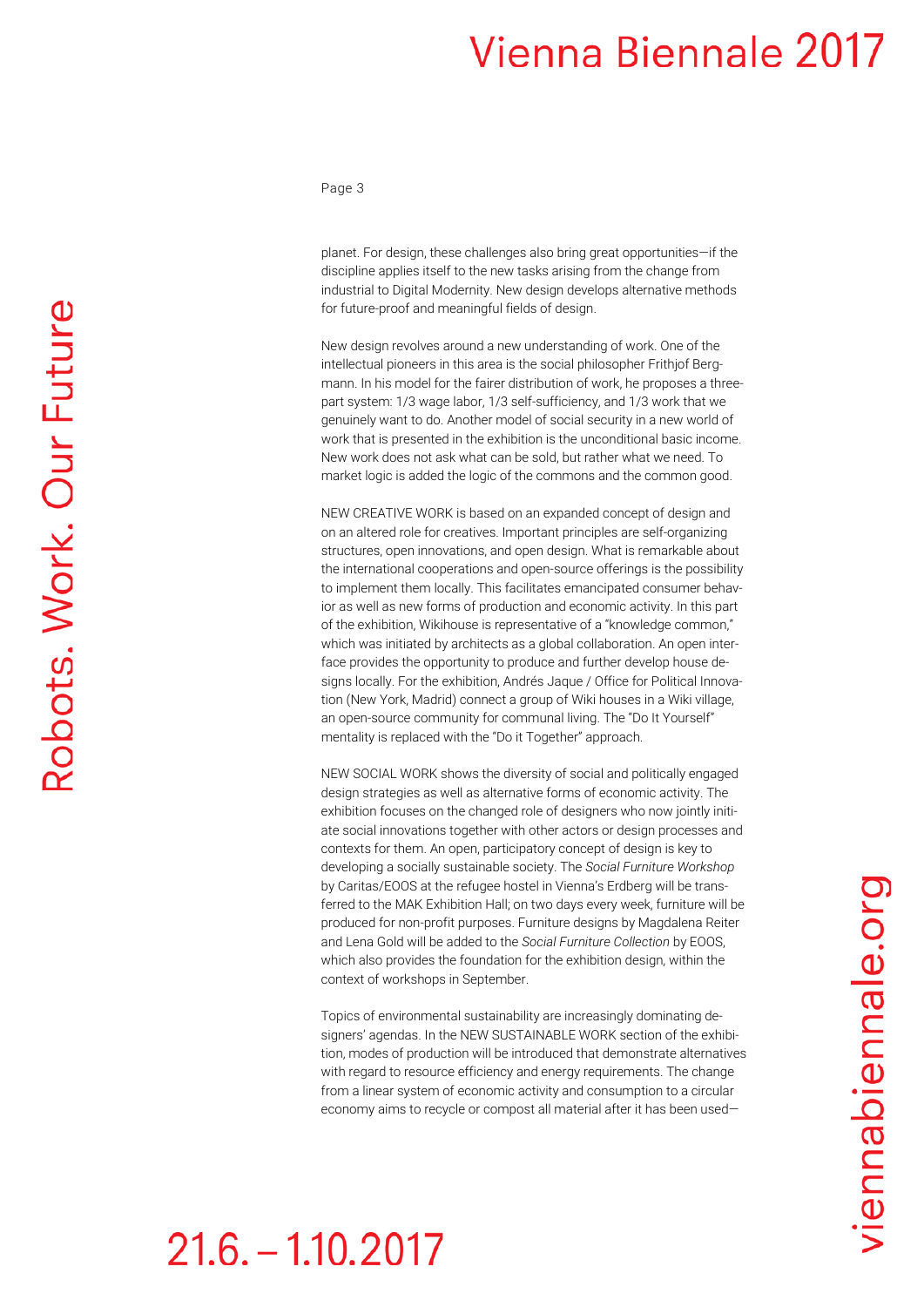#### Page 4

without leaving any harmful residues. Design examples are collected here for technical and biological cycles. In the installation *Peak Plastic*, the Viennese design studio breadedEscalope relates the masses of plastic produced to a human scale: on the one hand the title *Peak Plastic* specifically refers to the growing mountain of trash, while on the other it gives us hope that we have finally reached a turning point.

These central objects in the exhibition *CityFactory: New Work. New Design.* will be contextualized with the aid of other projects, visual materials, texts, and videos. Furthermore, the processes and results of the demonstrators developed for the urban space will also feed into the exhibition.

#### With projects by:

Andrés Jaque / Office for Political Innovation, breadedEscalope, Caritas/EOOS, Thomas Lommée, Magdalena Reiter, Jesko Fezer & Studio Experimentelles Design, Dirk Vander Kooij, Post-Couture Collective (Martijn van Strien), Jerszy Seymour, Team Wien, Designbüro Studio Dankl, Teresa van Dongen, We Make, Yara Said/The Refugee Nation, and many more.

The content of the exhibition will be transferred to a "NEW DESIGN MANI-FESTO," which will be published as a full-page advertisement in the design magazine *form* (No. 272, July/August 2017).

Curators of the demonstrators: IDRV – Institute of Design Research Vienna (Harald Gruendl, Ulrike Haele)

Curators of the exhibition: IDRV – Institute of Design Research Vienna (Martina Fineder, Harald Gruendl, Ulrike Haele)

The Austrian Council for Research and Technology Development is sponsoring the IDRV research project "Commons as a mind-set and as an innovative strategy in design" in the context of the exhibition *CityFactory*: *New Work. New Design.*

The project *Social Furniture Workshop* is being realized as a cooperation between the MAK and Caritas.